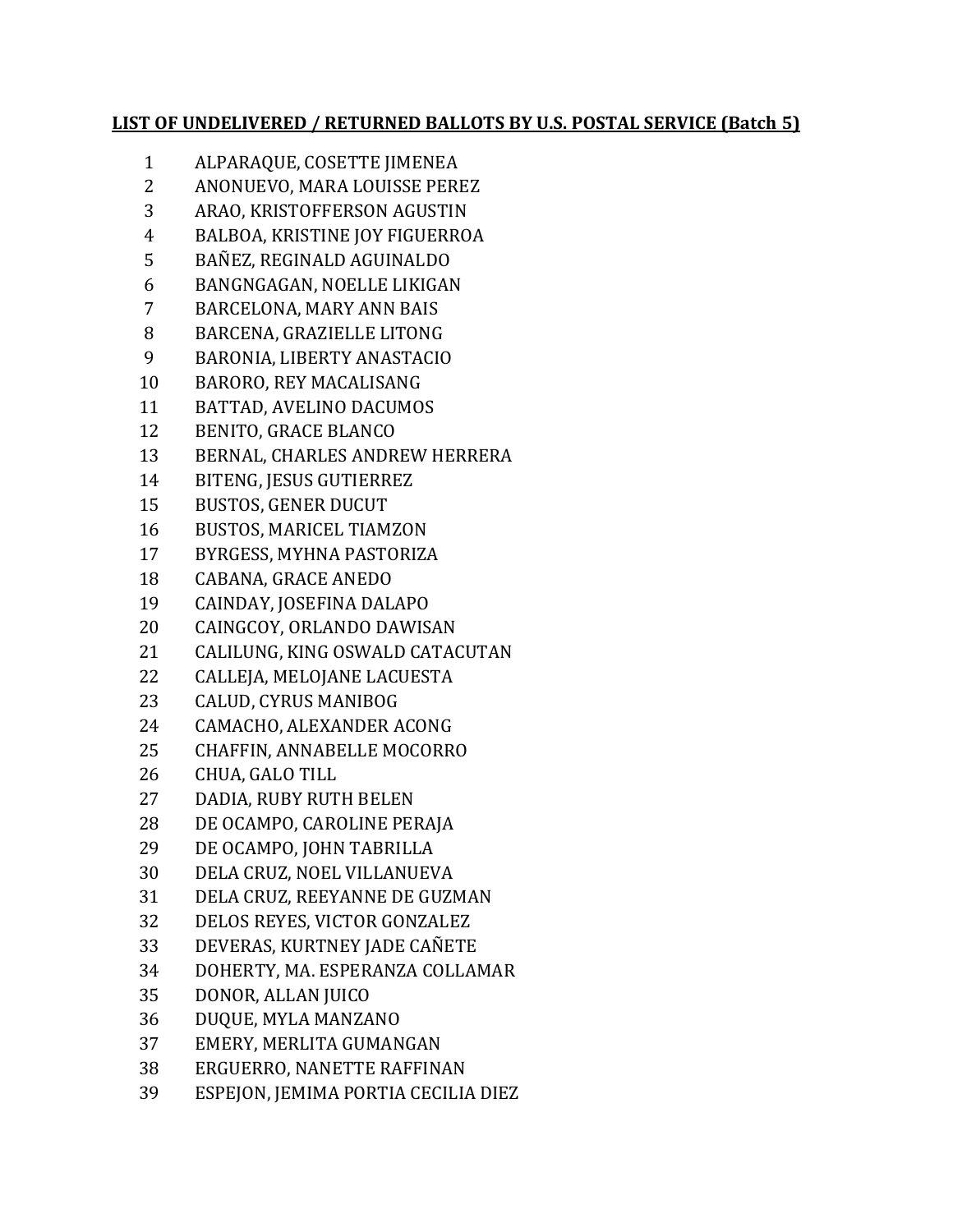| 40 | ESPEJON, TEDDY LESANDRO CHUA         |
|----|--------------------------------------|
| 41 | ESTRADA, ANALYN ALCANTARA            |
| 42 | ESTREMERA, JESZELYN RAMOS            |
| 43 | <b>FABROS, FERDINAND CELIS</b>       |
| 44 | FERNANDEZ, MARY JOAN BUSQUE          |
| 45 | FIELDS, CHERYL LE                    |
| 46 | FUENTES, STEPHANIE MONIQUE ALCONABA  |
| 47 | <b>GACCION, AILEEN HAZEL TENEBRO</b> |
| 48 | GAERLAN, WALTER UMANGIL              |
| 49 | GALIMBA, CATALINA ROYO               |
| 50 | GAMBOA, ELADIO CORDOVA               |
| 51 | GARZON, VIOLETA APELO                |
| 52 | GAVIÑO, MYLA ROAZOL                  |
| 53 | GAVIÑO, NORMAN CALUBAYAN             |
| 54 | GOCHANGCO, THERESA HALILI            |
| 55 | <b>GONZALES, AURORA CRUZ</b>         |
| 56 | <b>GONZALES, JAIME BENAVIDEZ</b>     |
| 57 | <b>GRENOBLE, MARICAR PEREZ</b>       |
| 58 | GRUSPE, AURORA LAGOC                 |
| 59 | HENRICH, GENEROSA CABUG              |
| 60 | HEPNER, MARY JEAN DE ROSAS           |
| 61 | HERALDE, RONALD GUMABAO              |
| 62 | HIMATAY, IMELDA CORAZON SORBITO      |
| 63 | HOLLOD, GRACE DELA CRUZ              |
| 64 | IGNACIO, ERNESTO YAP                 |
| 65 | IGNACIO, EVELYN LARDIZABAL           |
| 66 | ILAGAN, CHRISTOPHER BAUTISTA         |
| 67 | JAVAN, MARY ANN ZALAMEA              |
| 68 | <b>JIVIO, LORETO ROGAN</b>           |
| 69 | JOCSON, ANTONIO BAÑEZ                |
| 70 | KEITH, HAZEL COYOCA                  |
| 71 | KEITH, LILIBEL BAGSIC                |
| 72 | KING, JORIEDEL RIVERA                |
| 73 | LABORA, JOVELYN BOCTOT               |
| 74 | LACCAY, HEDY YSMAEL                  |
| 75 | LACSINA, CLOYD QUIAZON               |
| 76 | LACUESTA, ARACELI RAMILO             |
| 77 | LADUA, LEONOR ALLANIGUE              |
| 78 | LAGMAY, GLORIA BAUTISTA              |
| 79 | LANGSTON, TERESITA AGTA              |
| 80 | LAPID, KEN PATRICK LAPID             |
|    |                                      |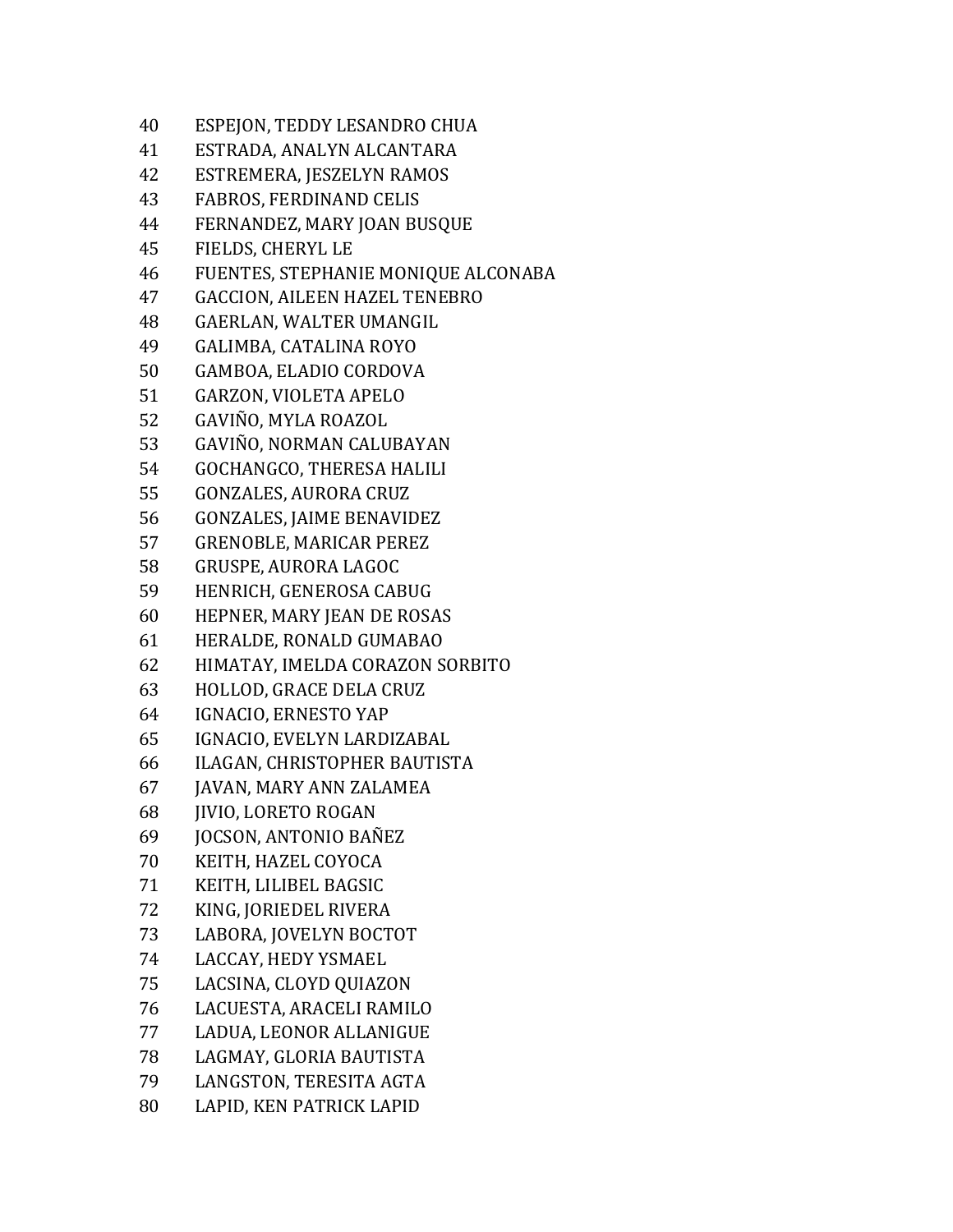| 81  | LAXAMANA, NOLASCO LOLENG          |
|-----|-----------------------------------|
| 82  | LAYUG, MARIA FRANCESCA JUSTO      |
| 83  | LEGASPI, CATHERINE ALATTICA       |
| 84  | LINSANGAN, GILDA CARANTO          |
| 85  | LLAMZON, CHITA DULLAS             |
| 86  | LLASUS, VICENTE LASCONIA          |
| 87  | LODRIGUEZA, MARIA TERESITA PAPA   |
| 88  | MABELLOS, JOSEFA PECLEY           |
| 89  | MADERA, MONA RHODORA ABADIA       |
| 90  | MAGALLANO, ACE GEMELO             |
| 91  | MAGISTRADO, CHRISTIAN RIVERA      |
| 92  | MAGSANOC, JOVELLANO FERRE         |
| 93  | MALLOY, MELOJANE CALLEJA          |
| 94  | MANAGAYTAY, ZIA REDULLA           |
| 95  | MANAHAN, TEODORO GOLEZ            |
| 96  | MANALO, ROSARIO MANGUBAT          |
| 97  | MANAOIS, ALMIRA ALLAS             |
| 98  | MANIMTIM, ORLANDO SISON           |
| 99  | MANLAPAZ, MA. EDITHA DELA CRUZ    |
| 100 | MARATAS, LIANNE ROSE COPON        |
| 101 | MARATAS, LORENZ RAE COPON         |
| 102 | MARATAS, MARIA LOURDES COPON      |
| 103 | MARATAS, RIZALDY REYES            |
| 104 | MARPURI, NANETTE SANO             |
| 105 | MARQUEZ, ERIC CORTEZ              |
| 106 | MARTIREZ, JONEIL BARBOSA          |
| 107 | MASANGKAY, CATHERINE MAGSARILI    |
| 108 | MATIAS, ROLANDO DE GUZMAN         |
| 109 | MAXIMO, MARILOU TUNGALA           |
| 110 | MENDAROS, JOSEPH ANDREW MOJICA    |
| 111 | MENDOZA, OSCAR BALOIS             |
| 112 | MENDOZA, TEOFILA PANGILINAN       |
| 113 | MILLAN, MARTIN JOHN PASCUA        |
| 114 | MILLAN, ZENAIDA PASCUA            |
| 115 | MIRANDA, LODIGARIO GONZALES       |
| 116 | MONTERO, ULYSSES PAZ              |
| 117 | MORALES, FLORENCIO HERRERA        |
| 118 | NEVADO, GINA GRACE ADELANTAR      |
| 119 | OCAMPO, BARBARA OCAMPO            |
| 120 | ORDONEZ-EDRALIN, CATHERINE FERRER |
| 121 | PADA, ZAIDA NACIONAL              |
|     |                                   |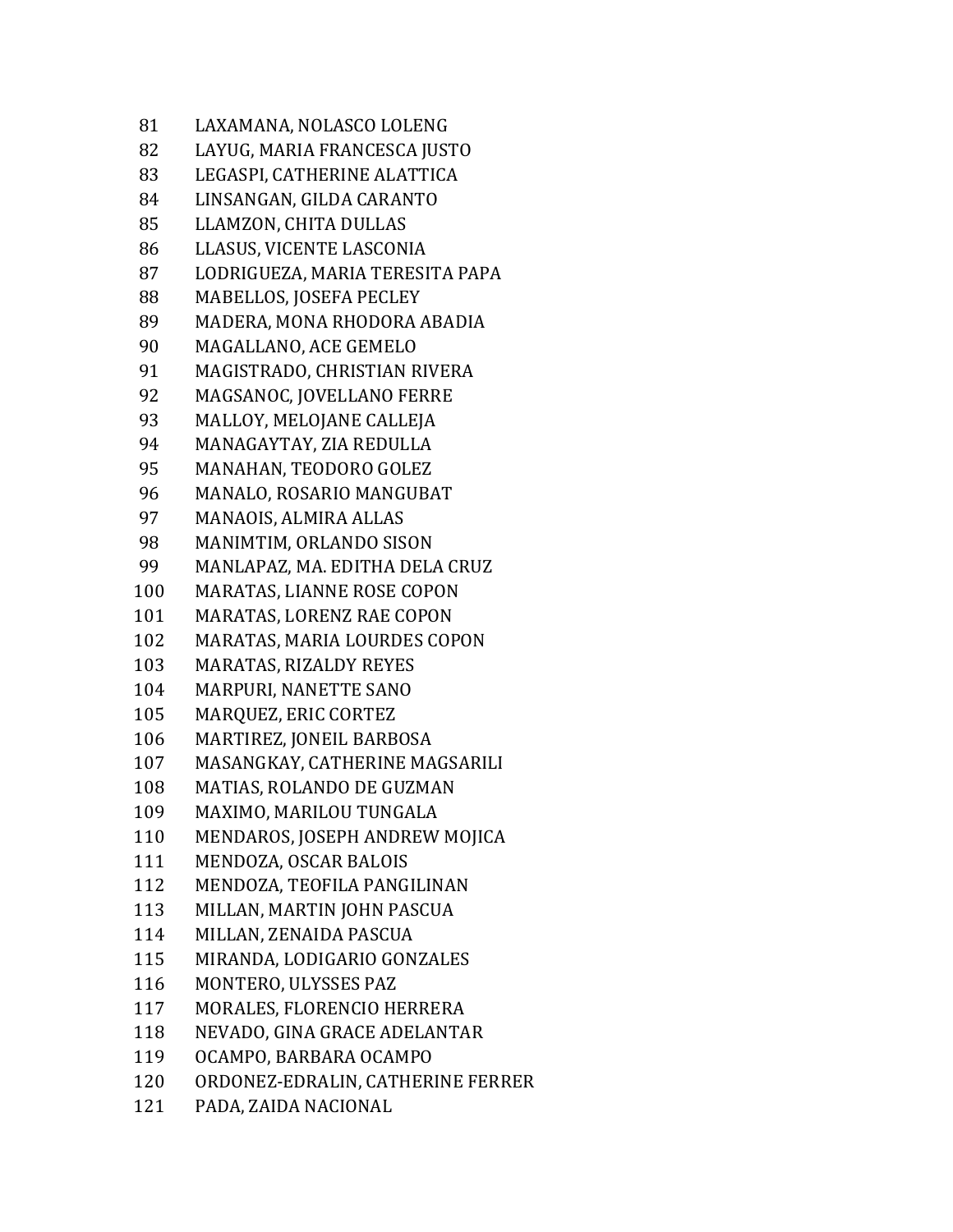| 122 | PANES, MELCHOR PACARDO          |
|-----|---------------------------------|
| 123 | PARAMEL, BLODWYN MEDIDA         |
| 124 | PEREZ, ROLAND RIVERA            |
| 125 | PERSHING, LUZ VILLALON          |
| 126 | PICHAY, DEAN ARLENE ARATAN      |
| 127 | PINON, NATHALIE SAPIDA          |
| 128 | PONDULANAN, MARITES JOSOS       |
| 129 | PUA, ROBERT UY                  |
| 130 | QUITO, JANAH ELOISE UMALI       |
| 131 | RADAN, MARILOU ROMERO           |
| 132 | RAGADIO, DERICK ESPERANZA       |
| 133 | RAMOS, CYNTHIA SANTA MARIA      |
| 134 | RAMOS, JOHN CHRISTOPHER CORONEL |
| 135 | RAMOS, STEPHEN UDARBE           |
| 136 | RANCE, EDWARD BOCANEGRA         |
| 137 | REBIBES, IRENE BENZEN AGPOON    |
| 138 | REBIBES, RENATO CALSO           |
| 139 | REOTEREZ, RODELYN SARVIDA       |
| 140 | REYES, ARMONNA MAY CABANOS      |
| 141 | REYES, ELISA DIZON              |
| 142 | REYES, MARIS DOLORES SANTOS     |
| 143 | RIVERA, REGIENALD GAGARIN       |
| 144 | ROA, HILARION II TAN            |
| 145 | ROMEA, JOEL AMADOR MINOZA       |
| 146 | ROMEA, MARIAN VITA VILLARIN     |
| 147 | ROSARIO, ABEGAIL BISARRA        |
| 148 | ROSARIO, DELIA BISARRA          |
| 149 | SABAL, ANTONIO MERCADO          |
| 150 | SALAZAR, LEOFEL MENDOZA         |
| 151 | SALEY, BETTY LIGAY              |
| 152 | SAMANIEGO, CESAR VILLANUEVA     |
| 153 | SANPIKO, MA CORAZON SALVADOR    |
| 154 | <b>SANTOS, RUTH ISAGUN</b>      |
| 155 | SEGUI, MA. VICTORIA NAGUIT      |
| 156 | <b>SHAW, LINDA FLORES</b>       |
| 157 | SIAZON, EUFEMIO CABASA          |
| 158 | SIGLOS, TEODORO BADON           |
| 159 | SIGUA, JESUS CABE               |
| 160 | SIOBAL, JOHN PAUL ANCHETA       |
| 161 | STA MARIA, ANTONIO PATANARAN    |
| 162 | SU, AMADOR ALEXANDER TOJONG     |
|     |                                 |